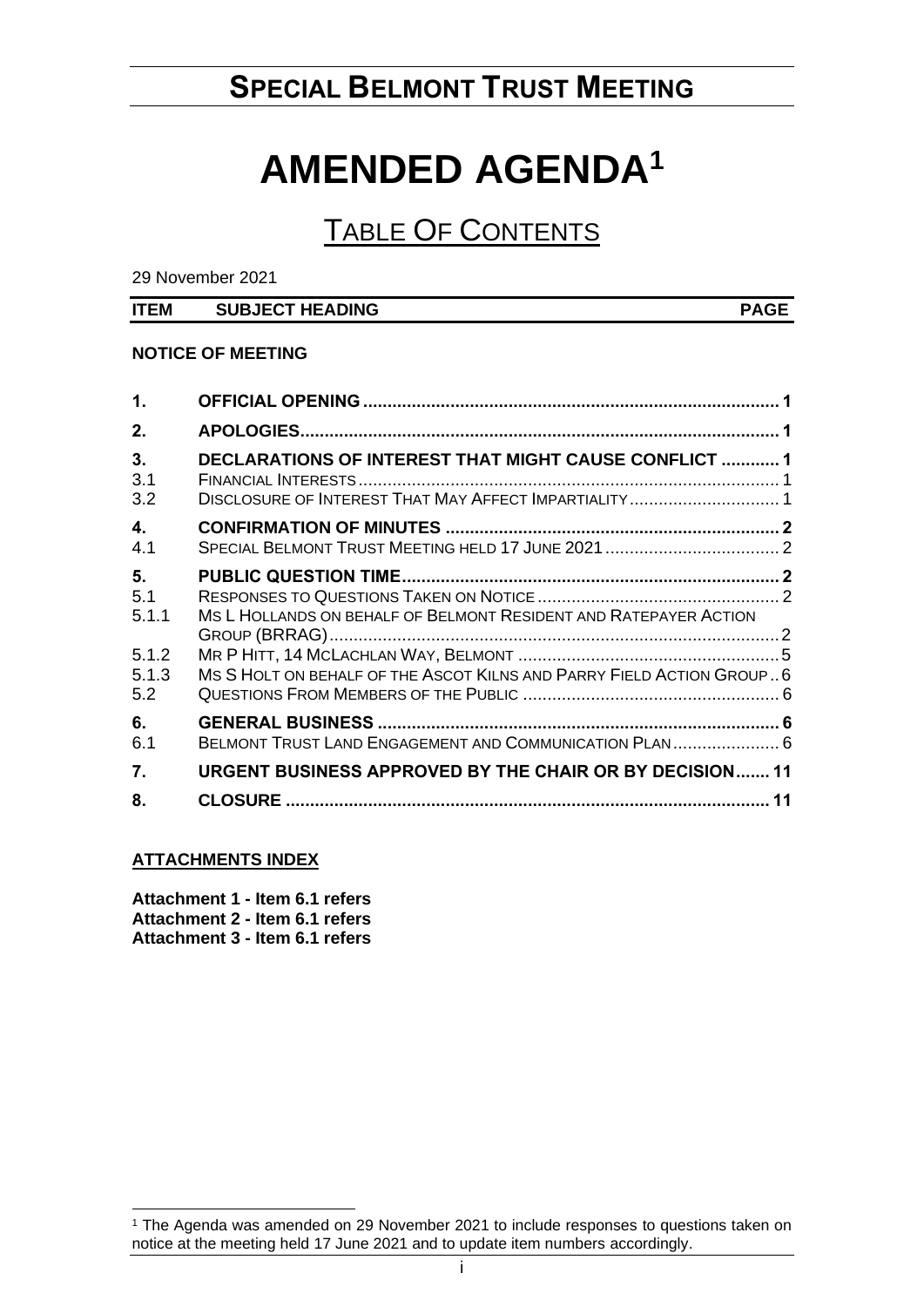#### *PURPOSE OF THE BELMONT TRUST*

*The City of Belmont as part of a Trust Deed is the sole trustee who holds property for the purpose of public*  recreation and enjoyment. As the trustee the Council can only make decisions on behalf of the City of *Belmont in accordance with the Local Government Act 1995, Trustees Act 1962 and the City of Belmont Standing Orders.*

#### <span id="page-1-0"></span>**1. OFFICIAL OPENING**

The Presiding Member will read aloud the Acknowledgement of Country.

*Before I begin I would like to acknowledge the Noongar Whadjuk people as the Traditional Owners of this land and pay my respects to Elders past, present and emerging. I further acknowledge their cultural heritage, beliefs, connection and relationship with this land which continues today.* 

<span id="page-1-1"></span>The Presiding Member will cause the Affirmation of Civic Duty and Responsibility to be read aloud by a Councillor.

*Affirmation of Civic Duty and Responsibility*

<span id="page-1-3"></span><span id="page-1-2"></span>*I make this affirmation in good faith and declare that I will duly, faithfully, honestly, and with integrity fulfil the duties of my role as a Trustee of the Belmont Trust according to the best of my judgement and ability. I will observe the City's Code of Conduct and Standing Orders to ensure efficient, effective and orderly decision making within this forum.*

### <span id="page-1-4"></span>**2. APOLOGIES**

Cr D Sessions (Apology) West Ward

### **3. DECLARATIONS OF INTEREST THAT MIGHT CAUSE CONFLICT**

#### <span id="page-1-5"></span>**3.1 FINANCIAL INTERESTS**

<span id="page-1-6"></span>

| <b>Name</b> | <b>Item No and Title</b> | Nature of Interest (and extent, where<br>appropriate) |
|-------------|--------------------------|-------------------------------------------------------|
|             |                          |                                                       |

#### **3.2 DISCLOSURE OF INTEREST THAT MAY AFFECT IMPARTIALITY**

| <b>Name</b> | <b>Item No and Title</b> | Nature of Interest (and extent, where<br>appropriate) |
|-------------|--------------------------|-------------------------------------------------------|
|             |                          |                                                       |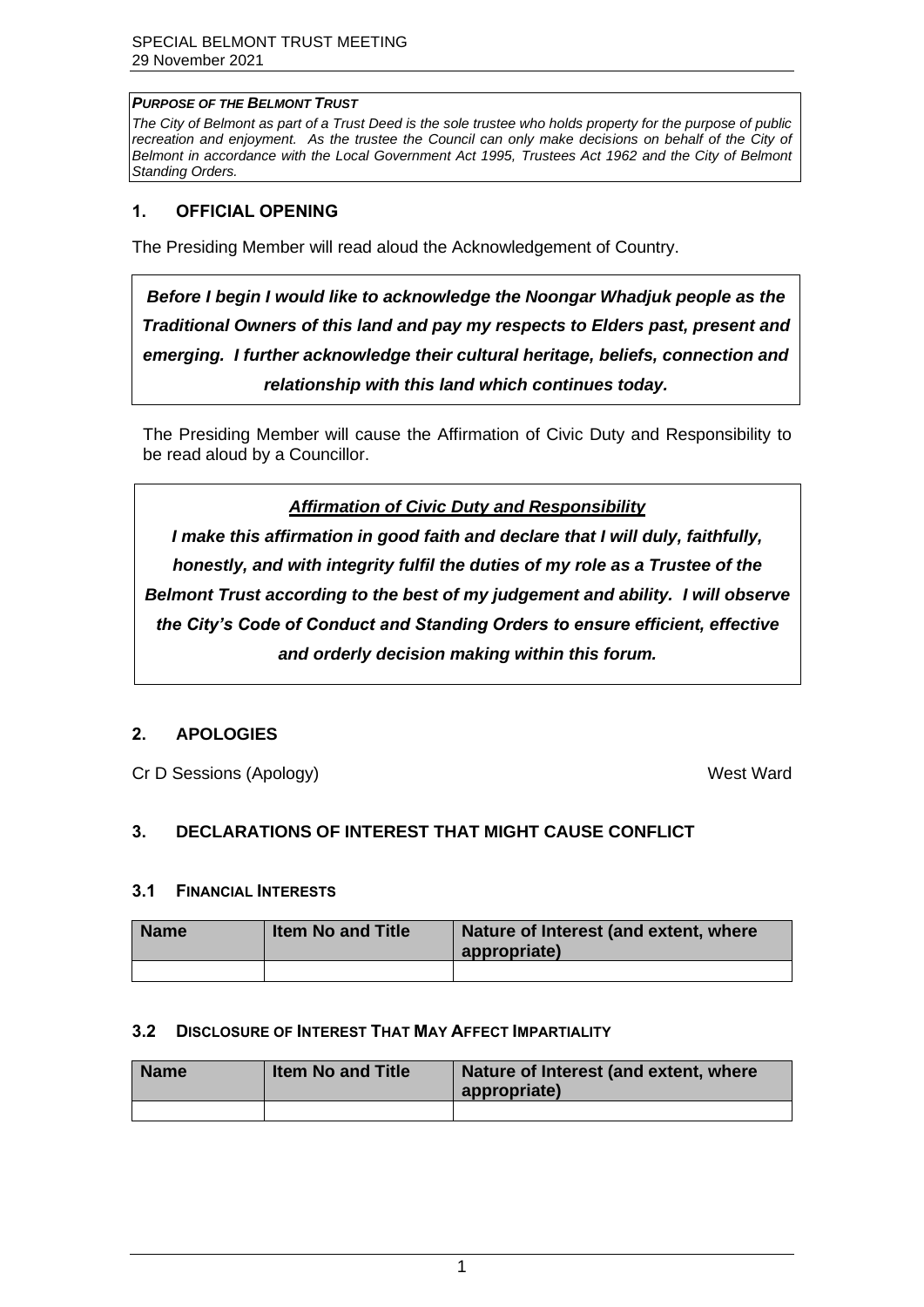### <span id="page-2-0"></span>**4. CONFIRMATION OF MINUTES**

<span id="page-2-1"></span>**4.1 SPECIAL BELMONT TRUST MEETING HELD 17 JUNE 2021 (Circulated under separate cover)**

#### <span id="page-2-2"></span>**OFFICER RECOMMENDATION**

**That the Minutes of the Special Belmont Trust Meeting held on 17 June 2021 be confirmed as a true and accurate record.**

#### **5. PUBLIC QUESTION TIME**

#### **5.1 RESPONSES TO QUESTIONS TAKEN ON NOTICE**

#### **5.1.1 MS L HOLLANDS ON BEHALF OF BELMONT RESIDENT AND RATEPAYER ACTION GROUP (BRRAG)**

The following questions were taken on notice at the 17 June 2021 Special Belmont Trust Meeting. Ms Hollands was provided with a response on 21 July 2021. The response from the City is recorded accordingly:

1. In the Minutes of the Belmont Trust Meeting held on 2 July 2013, Trustees resolved that the required action is to remain confidential until legal resolution is complete. Is the legal resolution complete yet and, if yes, when can we expect the details?

#### **Response**

**The legal resolution was completed in the Supreme Court in 2014 with all necessary documents executed in 2015.**

**The Belmont Trust resolution of July 2013 details:**

*'GEE MOVED, MARTIN SECONDED, That the Trust* 

- *1. Notes and receives the information contained within this confidential report and endorses the required action.*
- *2. Confirm that the required action as detailed is to remain confidential until legal resolution is complete.*

*CARRIED 8 VOTES TO 0'*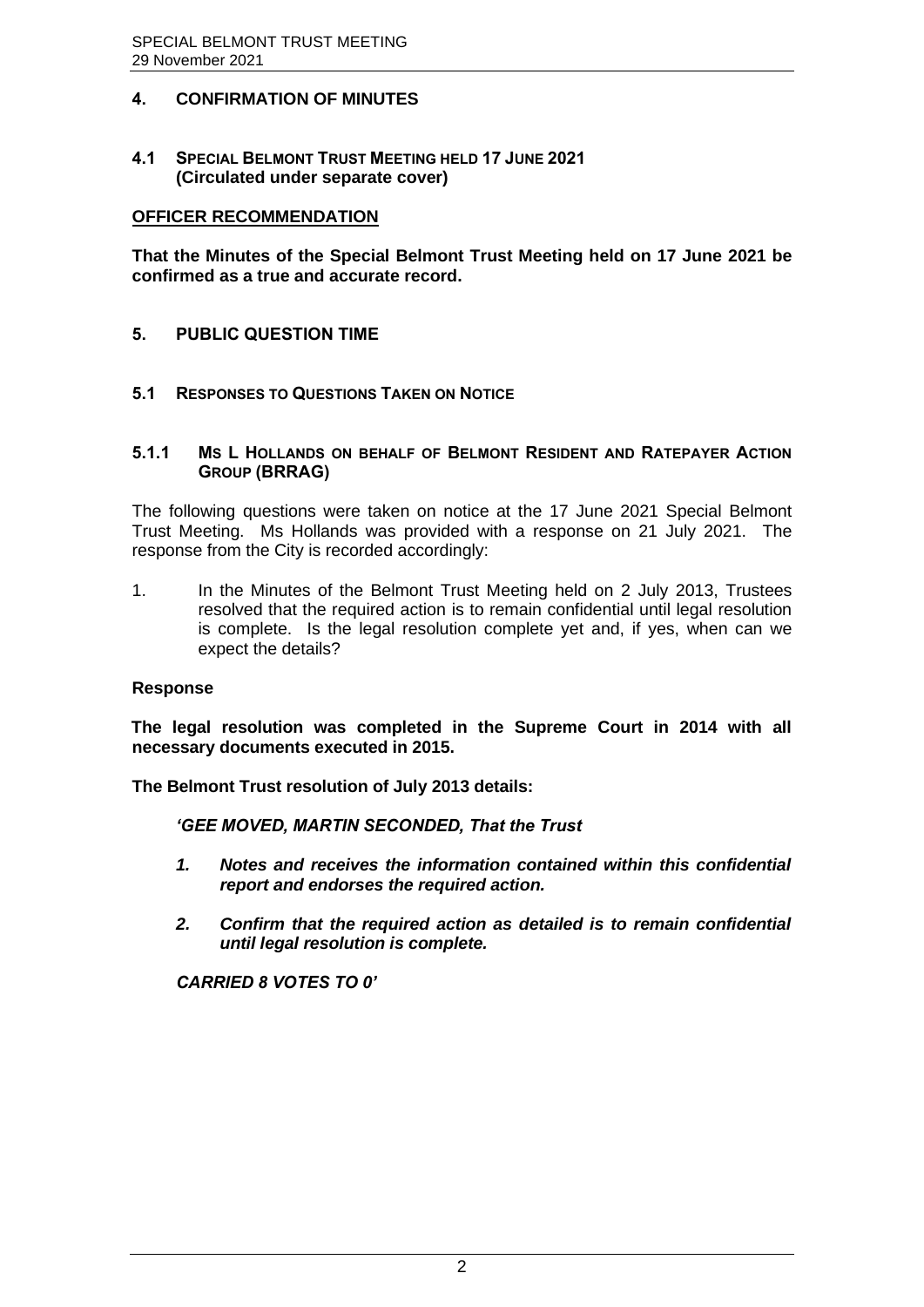*Item 5.1.1 Continued*

**The required action as detailed in the report was:** 

*'That the Trust resolve to accept payment of all Supreme Court costs involved with the process of obtaining a sanction for the compelling moral obligation.'*

*Further, and pertinent to this matter is the Belmont Trust resolution of 22 December 2009 which details:*

*'POWELL MOVED, WHITELEY SECONDED,*

*That the Trust:*

- *1. Note and receive the information contained within the confidential report and endorses the required actions.*
- *2. Confirm that the required actions as detailed are to remain confidential until legal resolution is complete.*

*CARRIED 8 VOTES TO 0'*

**The required action as detailed in the report was:**

- *'1. The amount as contained in the confidential report is to be communicated to Ascot Fields Nominees Pty Ltd as an offer toward the compelling moral obligation, improvements of Trust land and subject to the qualification that the payment will need to be sanctioned by order of a Supreme Court Judge.*
- *2. Correspondence is to be forwarded to Ascot Fields Nominees Pty Ltd as explained within the confidential report.*
- *3. The Chief Executive Officer to engage in discussion with Mallesons Stephen Jaques Lawyers to determine suitability and appointment in regard to acting as the independent lawyers for the Trust if the matter progresses to the Supreme Court.'*
- 2. What was the nature and expenses of on-going legal advice and was there appropriate management of the interest to the Trust Reserve as the Reserve has reduced from \$1.78m in 2012 to \$1.5m in 2020?

#### **Response**

**Belmont Trust Reserve funds are invested on an annual basis with interest earned deposited to this Reserve.** 

**Legal costs associated with the Belmont Trust over the preceding decade have included matters regarding general management issues, interpretation and application of relevant legislation, advice to Councillors on their role in representing the Belmont Trust, a Compelling Moral Obligation matter between the Belmont Trust, City of Belmont, and Ascot Field Nominees, including relevant involvement from - the Advisory Trustee, State Solicitors Office, and Supreme Court. The Advisory Trustee has also provided opinions on matters to ensure that no conflict of interest arises for Councillors in their roles representing the local government and the Belmont Trust.**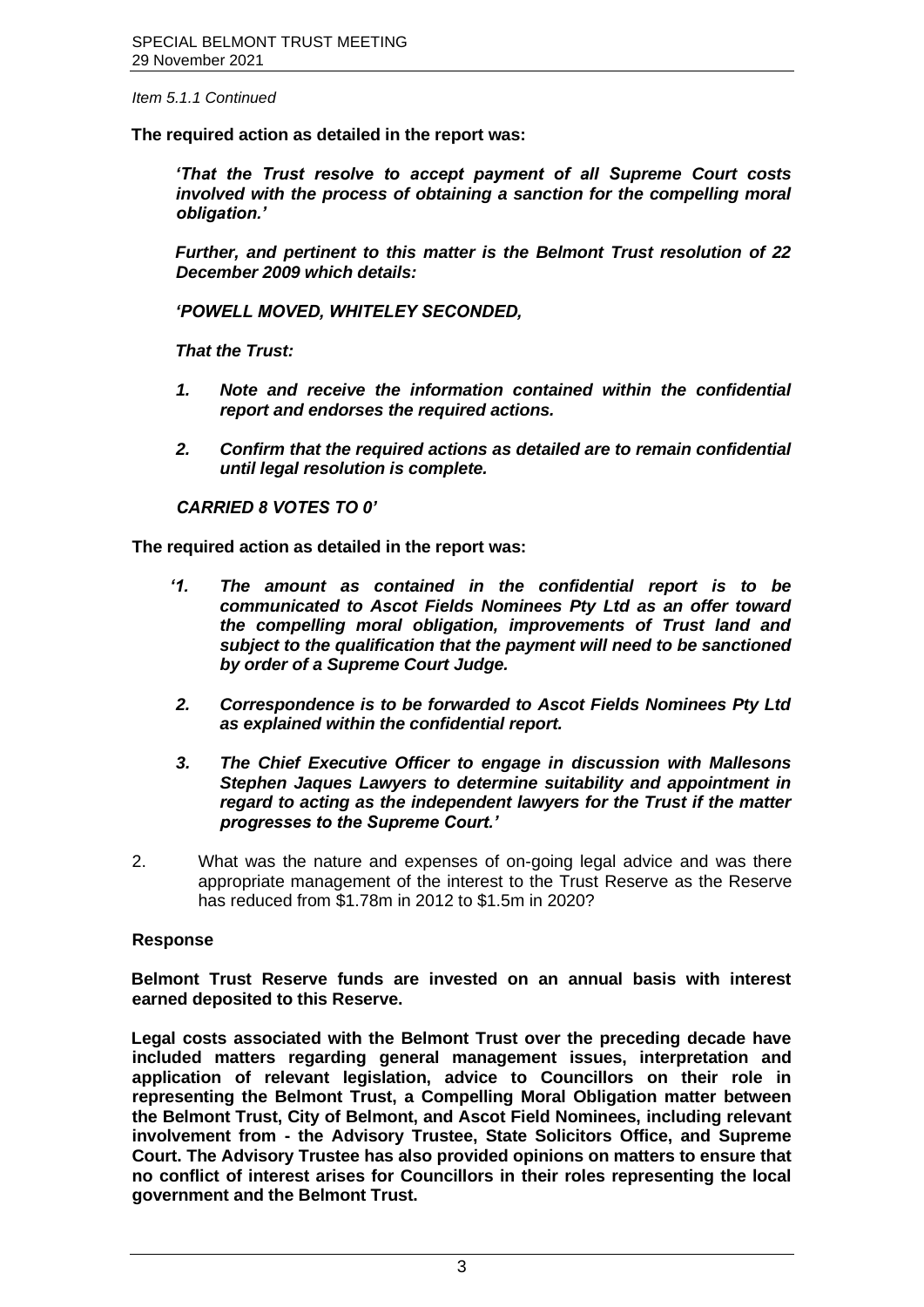#### *Item 5.1.1 Continued*

3. When the Trust Reserve was first established, where did the initial funds come from?

#### **Response**

**The Belmont Trust Reserve was established in 2012 with funds received from the land taking associated with Great Eastern Highway widening.**

4. Was the 2002 copy of Hansard distributed to Councillors and, if so, when?

#### **Response**

**The City is unable to ascertain if the 2002 Hansard materials, distributed to Councillors at the Belmont Trust Meeting of 17 June 2021, were previously distributed to Councillors at any time from 18 December 2002. However, this does not mean that the information was not distributed or the subject of consideration by Councillors at some point.**

<span id="page-4-0"></span>5. Has the Trust Land been varied in any way since the Trust was formed?

#### Response

**The only variations that the City of Belmont is aware of are:**

- **1. 352m<sup>2</sup> of land taken by Water Corporation for a Pumping Station, Circa 1986.**
- **2. 1770m<sup>2</sup> of land taken and associated with the widening of Great Eastern Highway, August 2011.**
- **3. 11636m<sup>2</sup> created as waterway access to Ascot Waters Development. Note: This land is still in the ownership of the City of Belmont and subject to the Declaration of Trust.**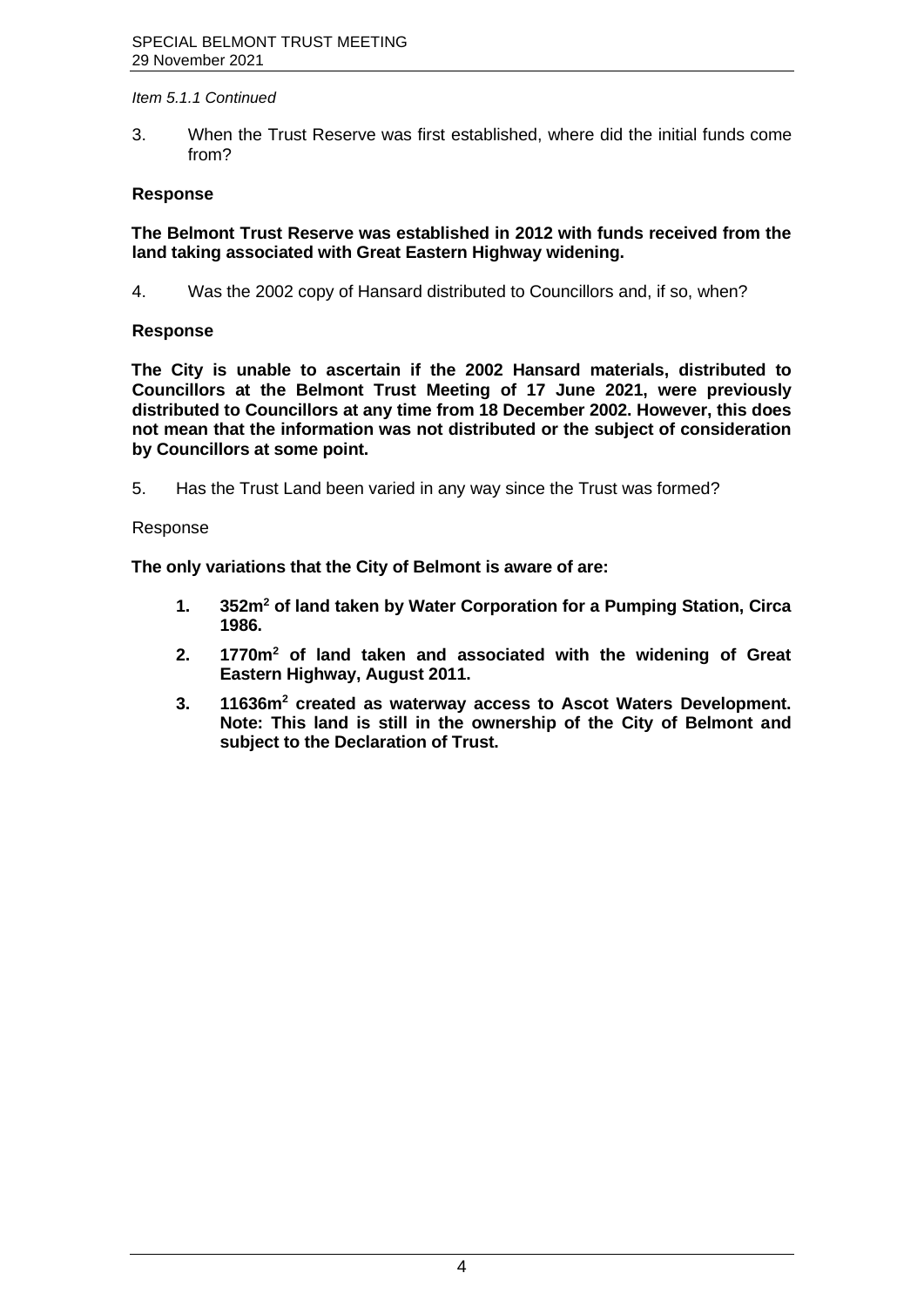#### **5.1.2 MR P HITT, 14 MCLACHLAN WAY, BELMONT**

The following questions were taken on notice at the 17 June 2021 Special Belmont Trust Meeting. Mr Hitt was provided with a response on 21 July 2021. The response from the City is recorded accordingly:

1. Is it legally or morally right to engage an Engagement Officer, AHA! Consulting for the sum of \$72,480 when many of the questions in the Hansard put forward by the Hon Peter Foss (a lawyer that specialises in Trusts) have not been answered to my knowledge up to this present time?

#### **Response**

**The remarks made by the then Attorney General, Hon Peter Foss, dated December 2002 and distributed at your request to the Belmont Trust on 17 June 2021 were in fact statements of opinion and directed to the Legislative Council and not the City of Belmont. There is nothing legally or morally incorrect in the Belmont Trust making a decision to engage a Consultant for the purpose of community consultation. This will assist the Belmont Trust in establishing a strategic direction for the Trust Land. In fact, it is most beneficial in not only soliciting the views of the community but demonstrating a clear separation of responsibilities between that of the Council representing the interests of the local government district and that of its special role as Trustee.**

<span id="page-5-0"></span>2. Were the boundary changes to the Trust mentioned in Hansard ever formally gazetted and approved?

#### **Response**

**The boundary changes you have referred to in the Hansard dated December 2002 refer to the creation of the Waterway for access to the Ascot Waters Development. There has been no change to the boundary as it is still in the ownership of the City of Belmont and subject to the Declaration of Trust.**

3. Has the Trust ever received compensation for the loss of land now used as a waterway into the Ascot Marina?

#### **Response**

#### **The land in question is still in the ownership of the City of Belmont and subject to the Declaration of Trust.**

<span id="page-5-1"></span>4. Has the Trust ever received monies from the rent of the land when used for baseball?

#### **Response**

**A similar question was asked at the Ordinary Council Meeting of 16 December 2020 with the response provided to you on 6 January 2021 which stated:**

*"From the records available it does not appear income or expenditure attributed to those activities has been recorded against the Belmont Trust although given the length of time that has since transpired it is difficult to confirm."*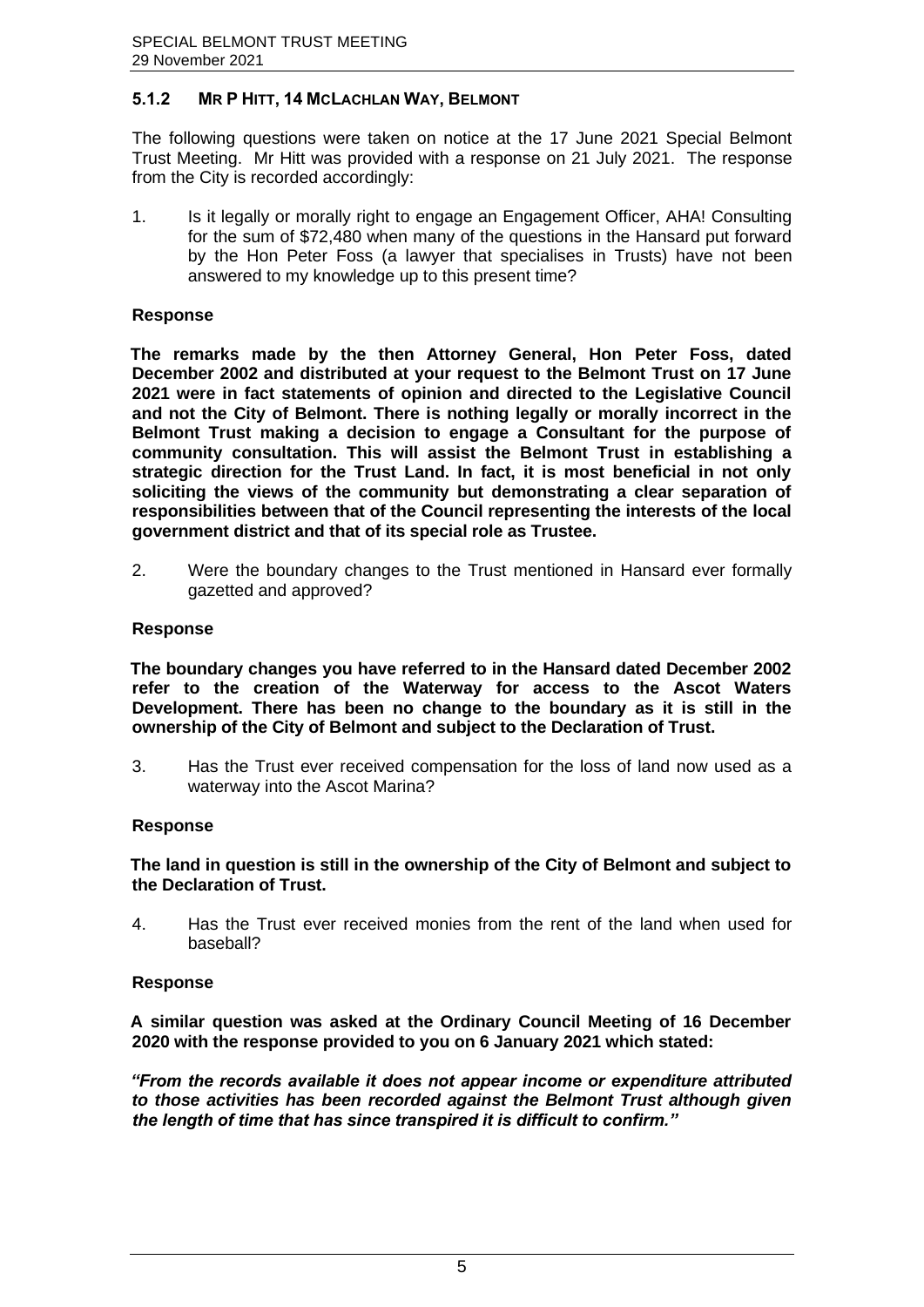#### <span id="page-6-0"></span>**5.1.3 MS S HOLT ON BEHALF OF THE ASCOT KILNS AND PARRY FIELD ACTION GROUP**

<span id="page-6-1"></span>The following question was taken on notice at the 17 June 2021 Special Belmont Trust Meeting. Ms Holt was provided with a response on 21 July 2021. The response from the City is recorded accordingly:

1. Can you provide evidence that funds for the Belmont Trust have been expended in accordance with the Declaration of Trust and the Charitable Trust Act 1982?

#### **Response**

**Funds that have been expended fro[m the Belmont Trust Reserve have been i](https://www.belmont.wa.gov.au/docs/ecm/Belmont%20Trust%2029%20November%202021%20Attachment%202)n relation to the maintenance of the lan[d, generally for mowing and upkeep, as we](https://www.belmont.wa.gov.au/docs/ecm/Belmont%20Trust%2029%20November%202021%20Attachment%203)ll as any legal costs associated in th[e management o](https://www.belmont.wa.gov.au/docs/ecm/Belmont%20Trust%2029%20November%202021%20Attachment%203)f the Belmont Trust. These costs are in keeping with the Declaration of Trust and the Charitable Trusts Act 1962.**

#### **5.2 QUESTIONS FROM MEMBERS OF THE PUBLIC**

#### **6. GENERAL BUSINESS**

#### **6.1 BELMONT TRUST LAND ENGAGEMENT AND COMMUNICATION PLAN**

#### **ATTACHMENT DETAILS**

| <b>Attachment No</b>           | <b>Details</b>                                 |
|--------------------------------|------------------------------------------------|
| Attachment 1 – Item 6.1 refers | <b>Belmont Trust Land - Engagement and</b>     |
|                                | <b>Communication Plan</b>                      |
| Attachment 2 – Item 6.1 refers | <b>Belmont Trust Land - Costing Additional</b> |
|                                | <b>Engagement Elements</b>                     |
| Attachment 3 – Item 6.1 refers | <b>Belmont Trust Land - Website and</b>        |
|                                | <b>Visual Identity</b>                         |

| <b>Voting Requirement</b>   | <b>Simple Majority</b>                                  |
|-----------------------------|---------------------------------------------------------|
| Subject Index               | 132/002 - Belmont Trust Administrative                  |
| Location/Property Index     | Lot 5 Stoneham Street, Lot 642 Great Eastern<br>Highway |
| <b>Application Index</b>    | N/A                                                     |
| Disclosure of any Interest  | Nil                                                     |
| Previous Items              | N/A                                                     |
| Applicant                   | N/A                                                     |
| Owner                       | City of Belmont                                         |
| <b>Responsible Division</b> | <b>Corporate and Governance</b>                         |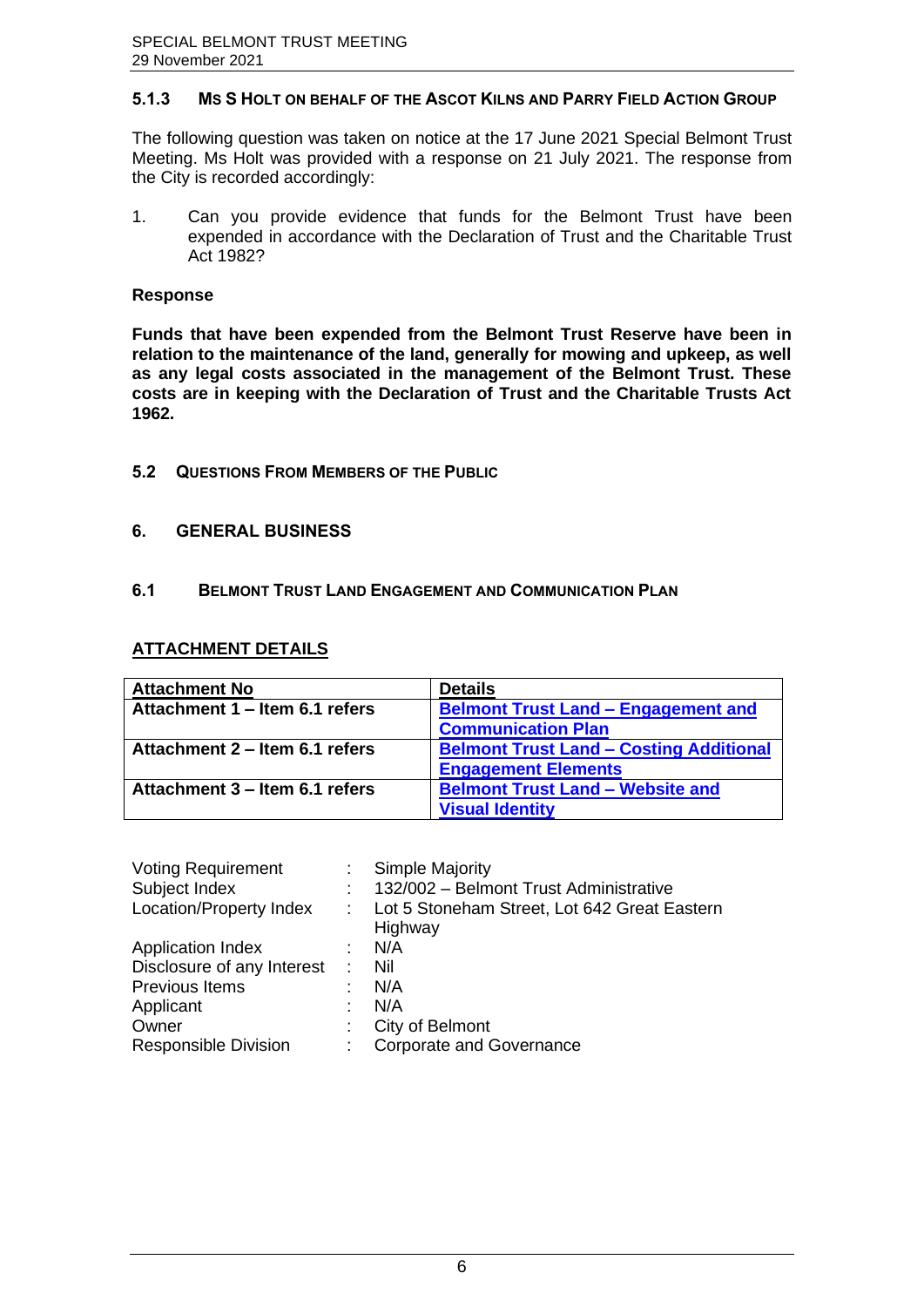#### **ROLE**

|     | <b>Advocacy</b>                 | When Council advocates on its own behalf or on behalf of<br>its community to another level of government/body/agency.                                                                                                                                                                                                                                                                                                                                                                                                                           |
|-----|---------------------------------|-------------------------------------------------------------------------------------------------------------------------------------------------------------------------------------------------------------------------------------------------------------------------------------------------------------------------------------------------------------------------------------------------------------------------------------------------------------------------------------------------------------------------------------------------|
| IХI | <b>Executive</b>                | The substantial direction setting and oversight role of the<br>Council eg adopting plans and reports, accepting tenders,<br>directing operations, setting and amending budgets.                                                                                                                                                                                                                                                                                                                                                                 |
|     | Legislative                     | Includes adopting local laws, local planning schemes and<br>policies.                                                                                                                                                                                                                                                                                                                                                                                                                                                                           |
|     | <b>Review</b><br>Quasi-Judicial | When Council reviews decisions made by Officers.<br>When Council determines an application/matter that directly<br>affect a person's right and interests. The judicial character<br>arises from the obligation to abide by the principles of<br>natural justice. Examples of quasi-judicial authority include<br>local planning applications, building licences, applications<br>for other permits/licences (eg under Health Act, Dog Act or<br>Local Laws) and other decisions that may be appealable to<br>the State Administrative Tribunal. |

### **PURP[OSE OF REPOR](https://www.belmont.wa.gov.au/docs/ecm/Belmont%20Trust%2029%20November%202021%20Attachment%201)T**

To seek approval of:

- The Scope and Engagement Goals of the Belmont Trust Land Community Engagement and Communication Plan ([Attachment 1\);](https://www.belmont.wa.gov.au/docs/ecm/Belmont%20Trust%2029%20November%202021%20Attachment%202)
- \$21,800 expenditure for additional engagement elements (Attachment 2); and
- The Belmont Trust website and visual identity (Attachment 3).

### **SUMM[ARY AND KEY](https://www.belmont.wa.gov.au/docs/ecm/Belmont%20Trust%2029%20November%202021%20Attachment%203) ISSUES**

It is recommended that the Belmont Trust approve the Scope and Engagement Goals of the Belmont Trust Land Community Engagement Plan (Attachment 1), funds for additional engagement elements and for the Belmont Trust website and visual identity to allow for the consultation for the future use of the Belmont Trust Land to commence. A summary of the items is as follows:

- The Belmont Trust Land Community Engagement and Communication Plan (Attachment 1) outlines the community engagement project to assist the Trustees to understand the community aspirations for the 'recreational use' of the Belmont Trust Land;
- Additional engagement elements have been requested for inclusion in the project following the workshop with the Trustees to ensure the broad engagement is appropriate. \$21,800 additional expenditure has been quoted for the additional engagement elements (Attachment 2); and
- The Belmont Trust website has been developed to provide a platform to display all publicly available information pertaining to the Belmont Trust Land throughout the consultation period, and visual identity of a tri colour hexagon (Attachment 3) is proposed to be used for the community consultation process and future correspondence related to the Belmont Trust Trustees.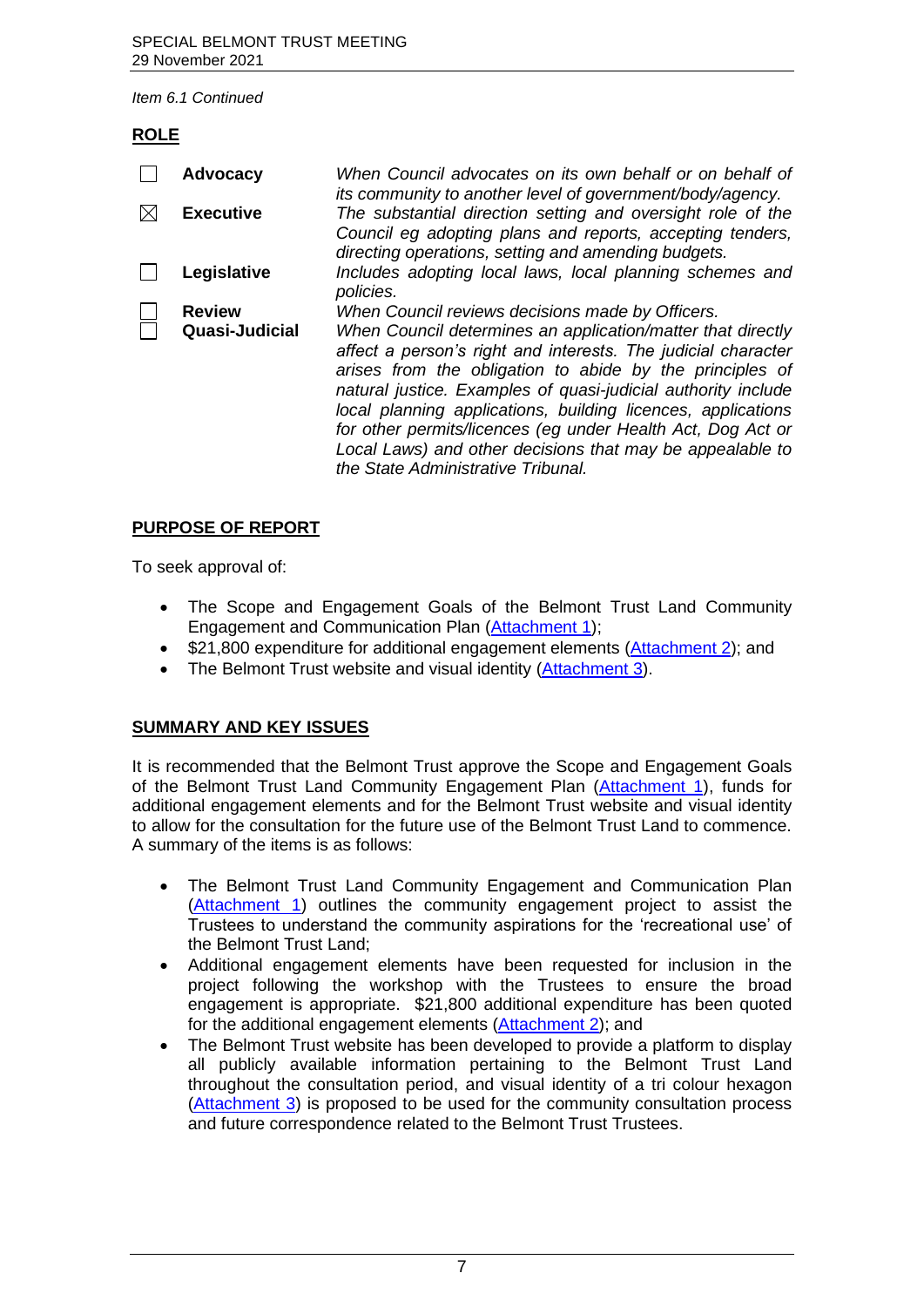#### **LOCATION**



The Belmont Trust Land is a parcel of land adjacent to the Swan River of approximately 14ha. It is bounded to the north by the 'Ascot Waters' land development, to the south by residential development, to the east by Great Eastern Highway and Stoneham Street, and the west by the Swan River. The parcel of land includes a section of the southern end of Black Swan Island, a nature reserve joined to the mainland by a road bridge.

#### **CONSULTATION**

The City of Belmont has involved the Attorney General, the Independent Advisory Trustee, and the State Solicitors Office in the process to ensure that there is no perception of any conflict of interest between the City's role as a local government and that of the Belmont Trust.

There has been no other consultation undertaken in respect to this matter.

#### **STRATEGIC COMMUNITY PLAN IMPLICATIONS**

In accordance with the 2020 – 2040 Strategic Community Plan:

#### **Goal 5: Responsible Belmont**.

#### **Strategy:**

- 5.1 Support collaboration and partnerships to deliver key outcomes for our City.
- 5.2 Manage the City's assets and financial resources in a responsible manner and provide the best possible services for the community.
- 5.5 Engage and consult the community in decision-making.
- 5.6 Deliver effective, fair and transparent leadership and decision-making, reflective of community needs and aspirations.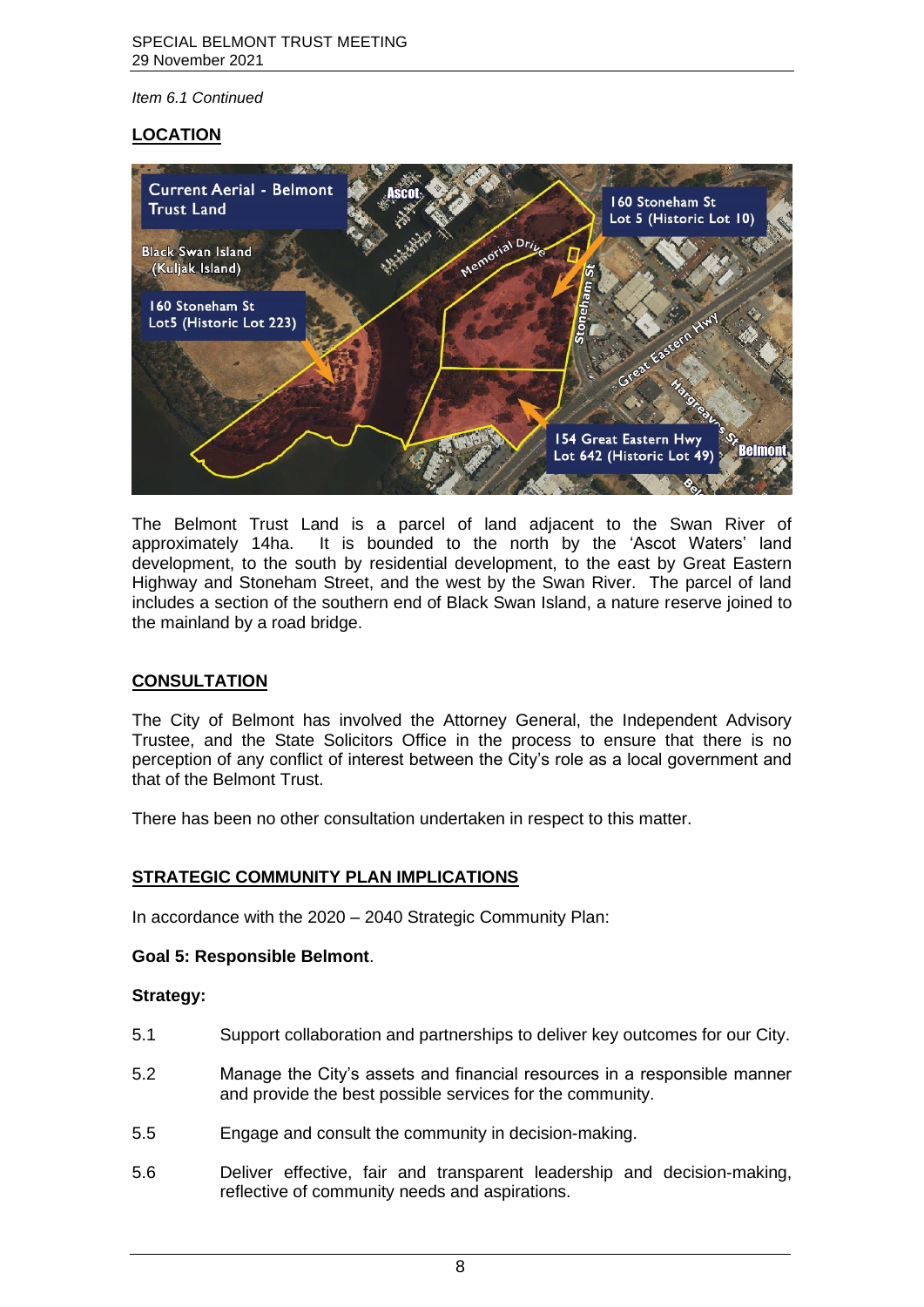#### **POLICY IMPLICATIONS**

There are no policy implications associated with this report.

#### **STATUTORY ENVIRONMENT**

Under WA law, a trust for recreation is regarded as a charitable trust and therefore subject to the strict statutory controls of the *Charitable Trusts Act 1962*.

#### **BACKGROUND**

The City of Belmont Councillors are the Trustees of the Belmont Trust and that land ("the Trust Land") is to be used for recreational purposes in accordance with the Declaration of Trust, established under the *Charitable Trusts Act 1962*.

Council, when deliberating matters relevant to the Belmont Trust, must be cognisant that it is not meeting in its capacity as the Council with responsibility for the good governance of the district. It is meeting in its capacity as the trustee of the Trust Land. On this basis, Councillors are not attending these meetings to make decisions for the benefit of the City of Belmont, but instead for the beneficiaries of the Trust Land. That is why Belmont Trust meetings are separate to those of Ordinary Council meetings.

The Trust includes an Independent Advisory Trustee, who was engaged on this particular matter prior to the Request for Quote process to engage a consultant. This is an impartial person, suitably qualified, and appointed to provide guidance to the Belmont Trust on matters deemed necessary by either the Trust or Attorney General.

For the Belmont Trust to better understand community stakeholder perspectives in relation to any development of the Trust land, City officers requested quotes for a consultant to design and implement a comprehensive and effective community engagement plan to articulate the vision and aspirations of the community.

At its Special Meeting of the Belmont Trust on 17 June 2021, the Trustees considered the process undertaken to invite quotations and evaluate the responses received and awarded the contract for consultancy services as follows:

#### *'ROSSI MOVED, WOLFF SECONDED*

*That the Belmont Trust award Quotation Q03/2021 – Belmont Trust Land Community Engagement to AHA! Consulting for the sum of \$72,480.*

#### *CARRIED 7 VOTES TO 0'*

Following engagement of Aha! Consulting, a draft Belmont Trust Land Engagement and Communication Plan has been developed.

Due to the Electoral Caretaker Period, there has been a delay in progressing the community consultation with the draft plan being introduced to the Trustees at a Workshop held on 4 November 2021 for discussion and feedback.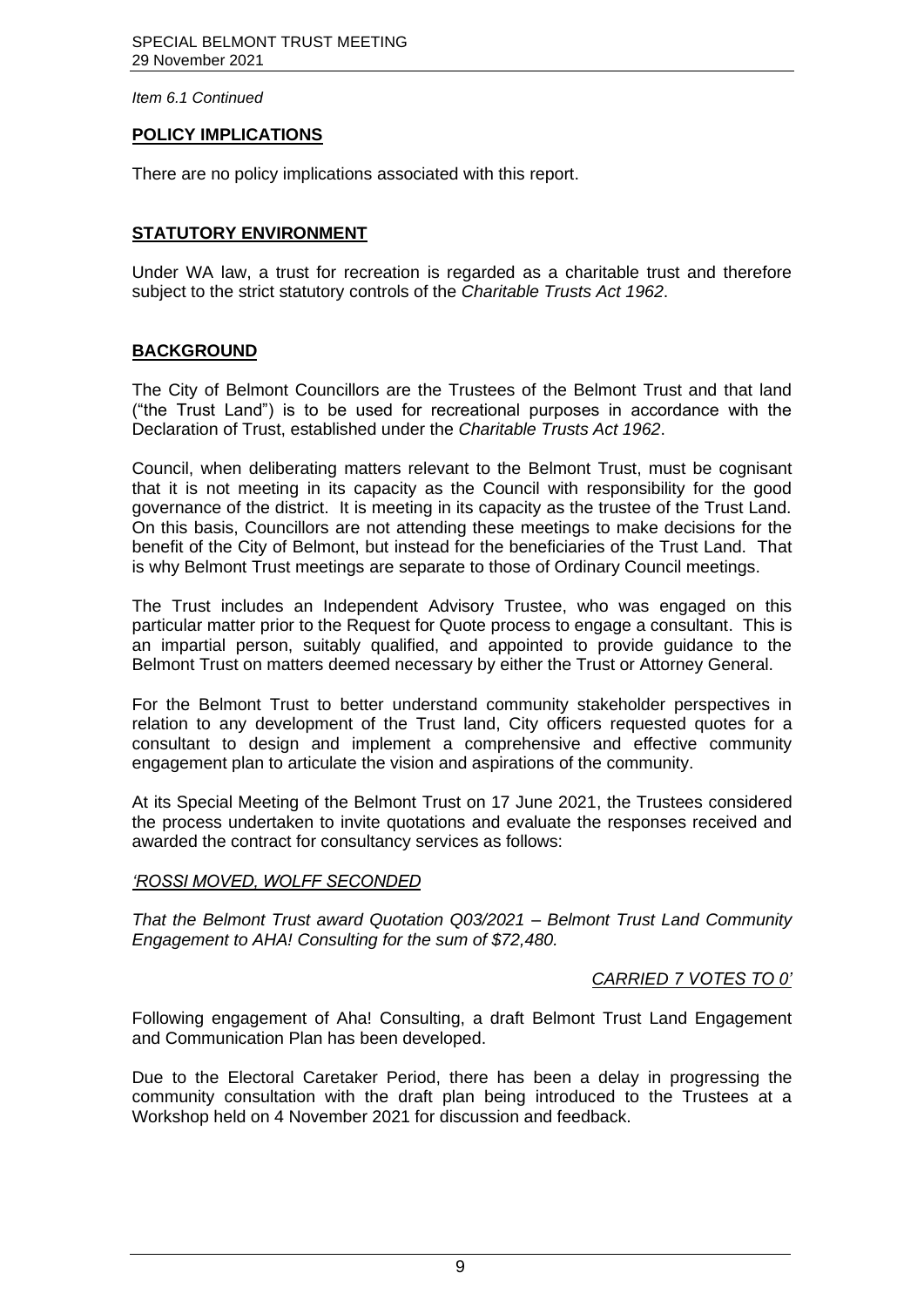#### **OFFICER COMMENT**

The proposed approach for the engagement and communication is extensive and varies from previous community consultation used by the City due to the nature of the site and the complexities of the Trust Land. The aim is to gain an understanding from the whole community of its aspirations for the 'recreational use' of the Belmont Trust Land in a financially affordable and sustainable manner.

The quote received by Aha! Consulting was approved by the Trustees at the 17 June 2021 Special Belmont Trust Meeting. Additional elements were identified [through discus](https://www.belmont.wa.gov.au/docs/ecm/Belmont%20Trust%2029%20November%202021%20Attachment%202)sion and at the Workshop held with Trustees to ensure that full effective engagement is carried out and the elements have been included in the Belmont Trust Land Engagement and Communication Plan. These include additional workshops with the City's Advisory Groups and residents, additional pop-up activities, data entry by the consultant, an additional ceremony and cultural tour, and additional payment for panel members. The additional elements are considered important to ensure the engagement is broad as requested by the Trustees.

To support the proposed community engagement activity, a website dedicated to the Belmont Trust has been developed independent to the City of Belmont website. The visual identity has been created with the aim to enable the community to distinguish between the different roles and responsibilities of the Councillors as Trustees, and City of Belmont Elected Members.

The website will display all publicly available information pertaining to the Belmont Trust Land and the content of the website will evolve throughout the consultation period and will be maintained for historical reference into the future. Information and examples of the prop[osed Belmont T](https://www.belmont.wa.gov.au/docs/ecm/Belmont%20Trust%2029%20November%202021%20Attachment%202)rust visual identity and website and are included in Attachment 2. The visual identity refers to the information, including graphics and images, to identify the Trust as visually separate from another entity.

The formal launch of the community consultation including the 'go live' of the Belmont Trust website and announcements will occur on 17 January 2022, with the broad engagement taking place between February and May 2022. This will allow for the Christmas and Holiday period before the commencement of the main consultation elements. Prior to the formal launch, some initial discussions will take place with the Aboriginal Advisory Group and the Ascot Kilns and Parry Field Action Group.

#### **FINANCIAL IMPLICATIONS**

The Belmont Trust component of the City of Belmont Budget contains \$100,000 expenditure for the community engagement allowing sufficient funding for the approved quote of \$72,480 plus \$21,820 (totaling \$94,300) to undertake the additional engagement elements identified in the Belmont Trust Land Engagement and Communication Plan. Attachment 2 provides detail [on the additiona](https://www.belmont.wa.gov.au/docs/ecm/Belmont%20Trust%2029%20November%202021%20Attachment%201)l costs.

#### **ENVIRONMENTAL IMPLICATIONS**

There [are no environm](https://www.belmont.wa.gov.au/docs/ecm/Belmont%20Trust%2029%20November%202021%20Attachment%202)ental implications associated with this report.

#### **SOCIAL IMPLICATIONS**

There are no social implications associated with this report.